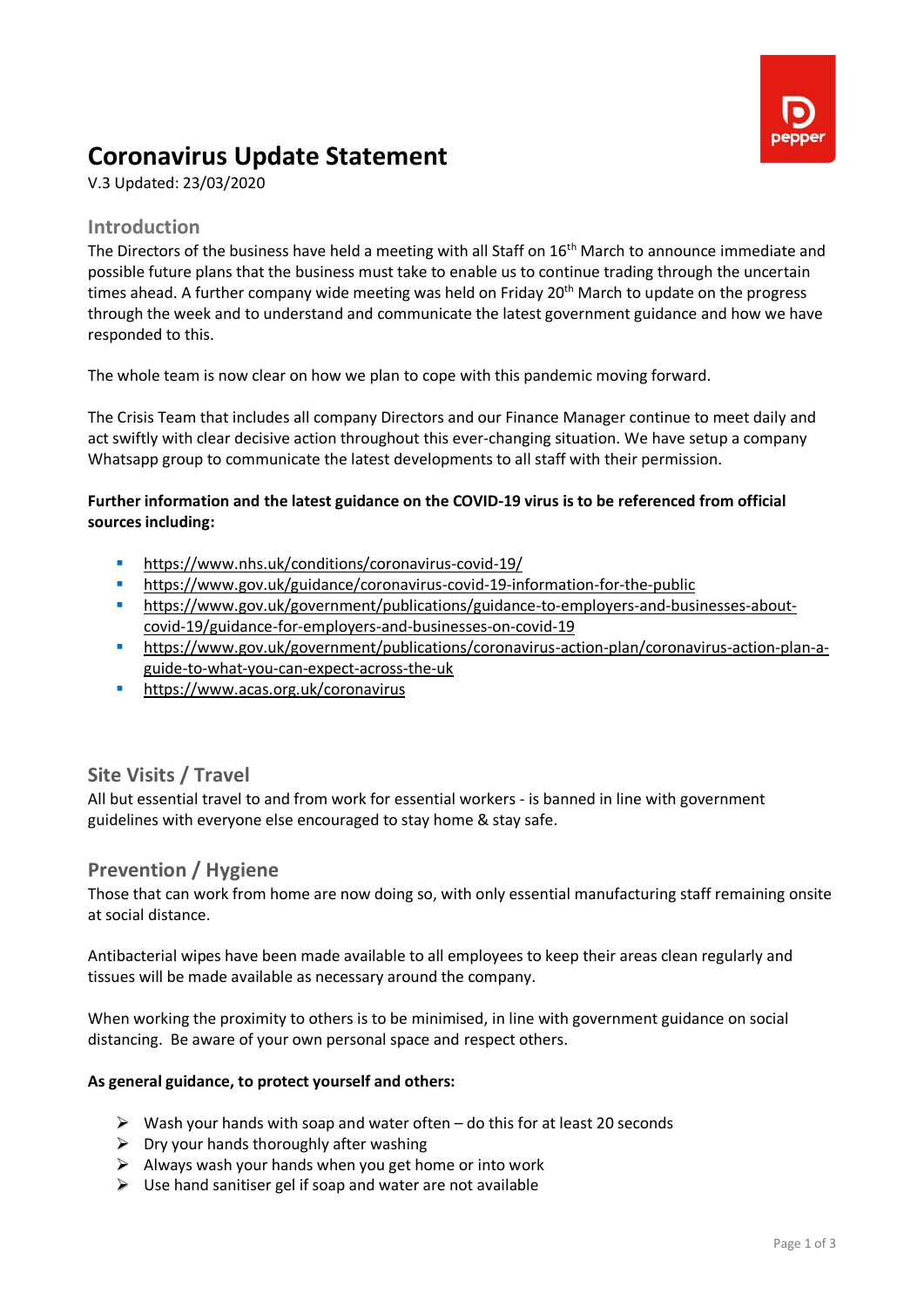

# **Coronavirus Update Statement**

V.3 Updated: 23/03/2020

- $\triangleright$  Cover your mouth and nose with a tissue or sleeve (not your hands) when you cough or sneeze
- ➢ Put used tissues in the bin straight away and wash your hands afterwards
- $\triangleright$  Avoid close contact with people who are unwell
- $\triangleright$  Do not touch your eves, nose or mouth if your hands are not clean

#### **Business Meetings**

All but essential visitors are banned until further notice. Face to face meetings are to be postponed until the pandemic is under control. We will use virtual meeting apps if meetings still need to take place.

### **Service Disruption**

Should we be unable to deliver our contractual obligations due to quarantine requirements outside of our control, this will be documented with each client in writing, and an individual action plan created.

## **Office / Factory Outbreak**

In the event of a confirmed diagnosed case involving a member of staff or driver who has recently been in the office or factory, or has interacted with other members of staff, an emergency meeting of Director's will be held (remotely) to consider temporary closure of some company operations.

Should this be implemented, all staff will be notified.

In preparedness for closure the following steps have been taken:

- Staff contact details have been reviewed and are verified as current
- **E** Remote working/VPN capacity has been reviewed, to support additional workers at home
- **•** Laptop computers have been prepared, to support working at home (in line with existing Information Security policy requirements)
- **EXECTE:** Telephone diversion capability has been reviewed

During this period, unless unwell, it will be necessary to work from home using company supplied equipment to maintain services to our clients.

Post may need to be diverted/delayed, and the Director's will be responsible for reviewing and managing this requirement during this time.

An external service will be contracted to undertake deep cleaning prior to reoccupation. This will require a minimum of 72 hours isolation prior to entry and the methods outlined by the government will be followed:

[https://www.gov.uk/government/publications/covid-19-decontamination-in-non-healthcare](https://www.gov.uk/government/publications/covid-19-decontamination-in-non-healthcare-settings/covid-19-decontamination-in-non-healthcare-settings)[settings/covid-19-decontamination-in-non-healthcare-settings](https://www.gov.uk/government/publications/covid-19-decontamination-in-non-healthcare-settings/covid-19-decontamination-in-non-healthcare-settings)

Any person who is infected, living with someone who has symptoms or is at higher risk of having potentially been infected, will be required to **commence self-isolation for 14 days**.